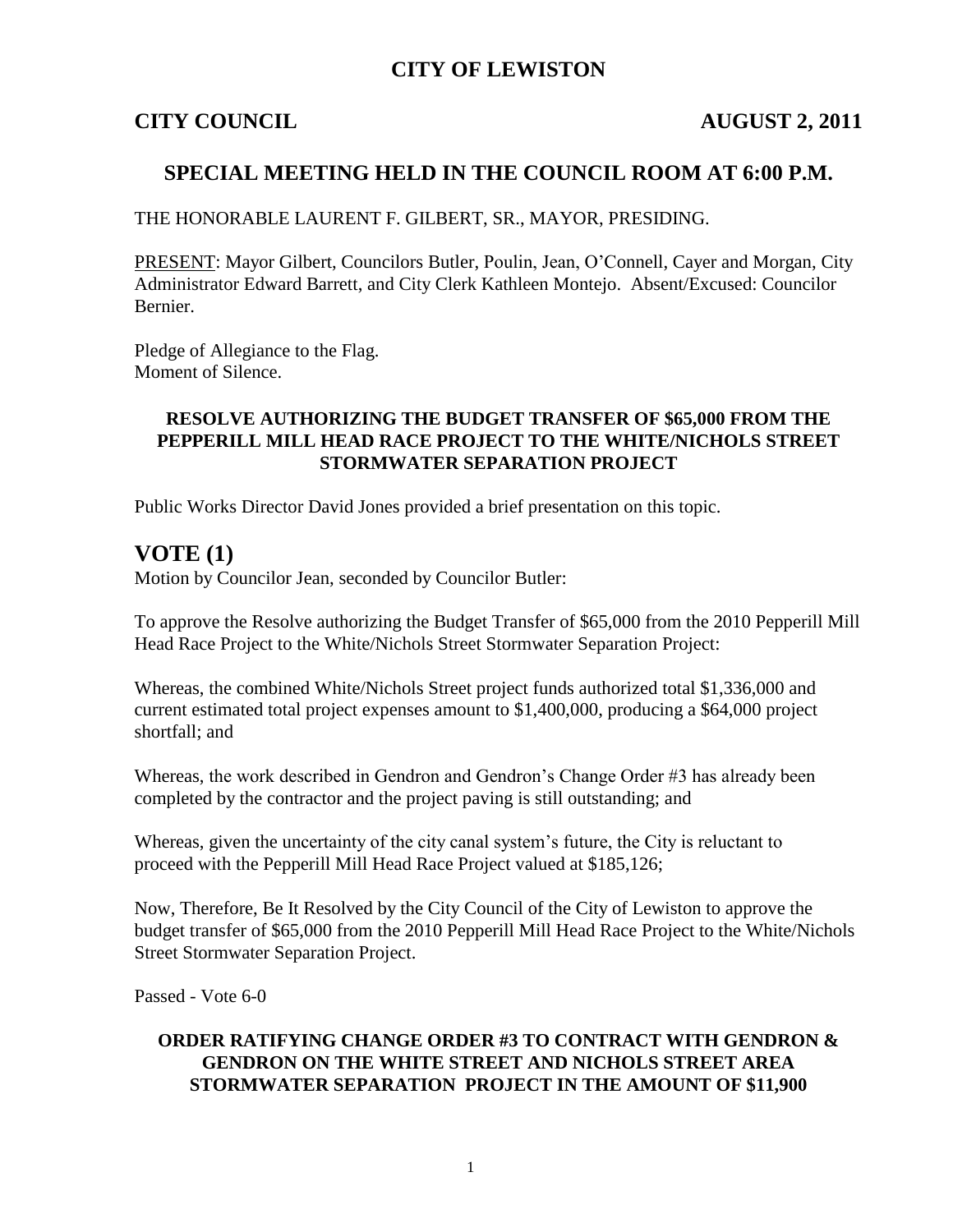## **CITY COUNCIL AUGUST 2, 2011**

## **VOTE (2)**

Motion by Councilor Jean, seconded by Councilor Poulin:

To approve the Order ratifying Change Order #3 to contract with Gendron & Gendron on the White Street and Nichols Street Area Stormwater Separation Project in the amount of \$11,900:

Whereas, the current price for the contract with Gendron & Gendron for the White-Nichols Area Stormwater Separation project is \$1,136,433.70; and

Whereas, during construction, a conflict was discovered where two (2) sewer service pipes from the Carnegie Science building on Campus Ave were found to be at the same elevation of the new 15" (inch) storm drain pipe; and

Whereas, the conflict resulted in delays and a work stoppage on the project until the conflict could be resolved; and

Whereas, the City Staff and contractor negotiated a resolution by installing a six (6) foot diameter conflict manhole and a four (4) foot diameter catchbasin at a price of \$11,900; and

Whereas, the City Staff prepared and approved the change order to get the work on the project resumed as quickly as possible; and

Whereas, the Finance Committee had no issue with the work already being performed or the type of work or the price, but were concerned about the source of funds proposed to be used to fund the work and failed to ratify the change order at their meeting on July 18, 2011 by a vote of 2 for and 2 against; and

Whereas, the Finance Committee voted to reconsider the ratification of the change order at this Same meeting and the reconsideration failed to ratify the change order by a vote of 1 for and 3 against; and

Whereas, the issue with source of the funds to support this change order is addressed and resolved by a Budget transfer approved by the City Council earlier at this same meeting (August 2, 2011);

Now, Therefore, Be It Ordered By the City Council of the City of Lewiston that the Change Order #3 to contract with Gendron & Gendron on the White Street and Nichols Street Area Stormwater Separation Project in the amount of \$11,900 is ratified.

Passed - Vote 6-0

#### **ORDER AUTHORIZING THE CITY ADMINISTRATOR TO AWARD CONTRACT 2011-040 PUBLIC WORKS COMPLEX BOILER AND HEATING SYSTEM REPLACEMENT PROJECT**

### **VOTE (3)** Motion by Councilor Jean, seconded by Councilor Butler: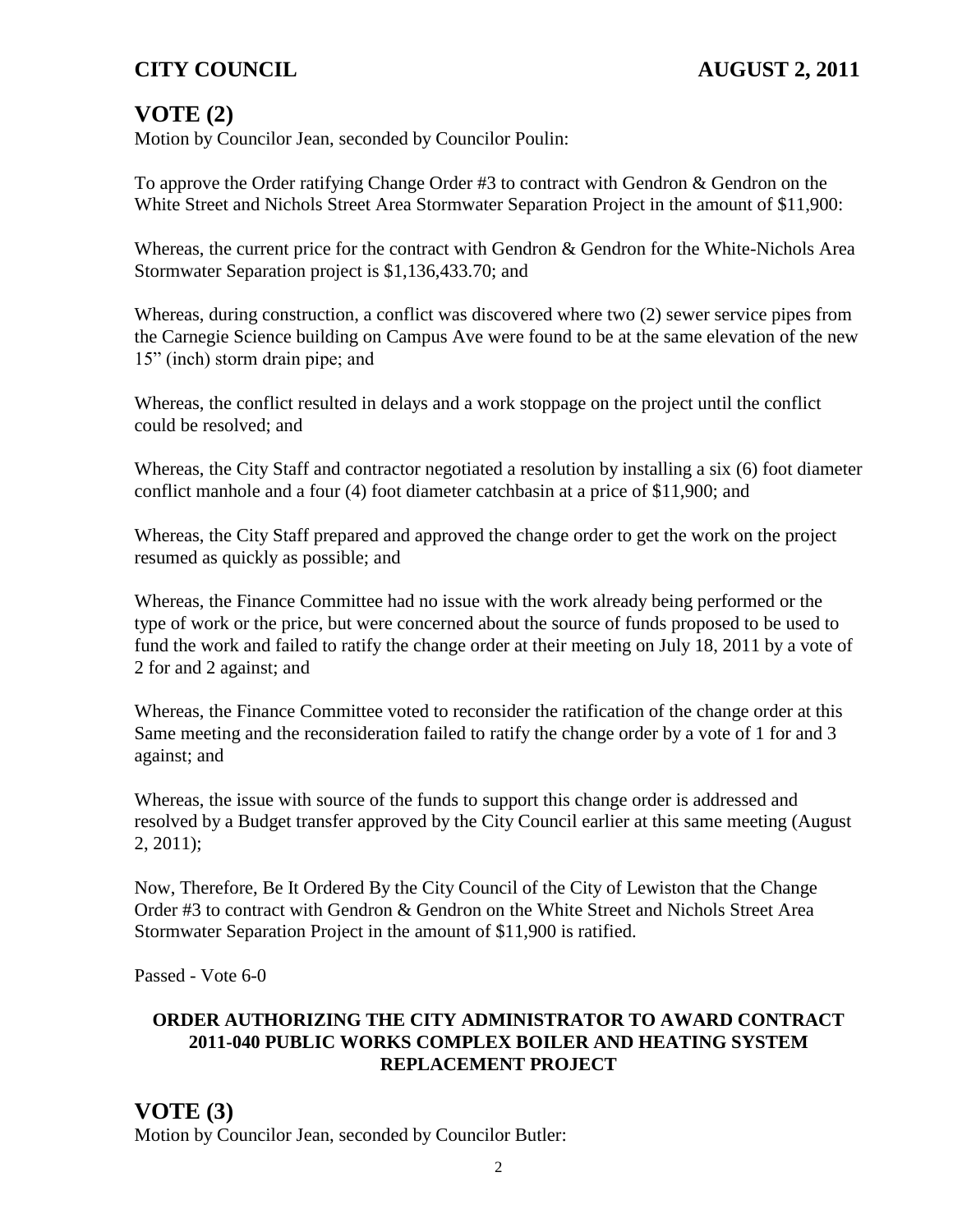## **CITY COUNCIL AUGUST 2, 2011**

To approve the Order authorizing the City Administrator to award contract 2011-040 Public Works Complex Boiler and Heating System Replacement Project:

Whereas, the Lewiston Capital Improvement Program for FY2012 included project BLDG3 "Public Works Buildings Boiler Replacement Project" with an estimated cost of \$500,000 (\$230,000 from 2011 LCIP, \$250,000 from 2012 LCIP and \$20,000 from Unitil Rebate); and

Whereas, on June 7, 2011, the City Council ORDERED, that \$8,121,000 be appropriated for financing projects in the 2012 Lewiston Capital Improvement Program, including \$250,000 for the P. W. Boiler Replacement; and

Whereas, the City advertised for 38 days including an on-site pre-bid meeting attended by 4 qualified mechanical contractors and bid opening was held on June 30, 2011 with only 1 bid; and

Whereas, City Staff followed up with other bidders who indicated they had other commitments preventing their participation in the project; and

Whereas, the bid from Nason Mechanical of \$479,471.00 would exceed the amount approved and budgeted, when including the project administration and inspection costs and the Unitil rebate program not being available; and

Whereas, City Staff, the design consultant and the contractor worked together to perform Value Engineering to reduce costs while maintaining the original design intent resulting in a negotiated contract cost for the project of \$430,905 plus ~\$10,000 worth of work which will be completed by others; and

Whereas, Integrated Energy Systems (City design consultant) has estimated the energy savings per year to be ~\$39,000 per year; and

Whereas, Bruce Damon (Chair of the City's Energy Committee) reviewed the revised contract and recommended the Finance Committee award the contract to Nason Mechanical Systems of Auburn (Damon Mechanical was one of those who participated in pre-bid but did not bid); and

Whereas, the Lewiston Finance Committee voted to two in favor, one against and one abstension, resulting in rejecting the award of the contract; and

Now, Therefore, Be It Ordered By the City Council of the City of Lewiston that the City Administrator is authorized to award Contract 2011-040 in the amount of \$430,905 to Nason Mechanical Systems of Auburn, Maine.

Passed - Vote 5-1 (Councilor Morgan opposed)

## **VOTE (4)**

Motion by Councilor Jean, seconded by Councilor Cayer:

To adjourn at 6:35 P.M. Passed - Vote 6-0

A true record, Attest: